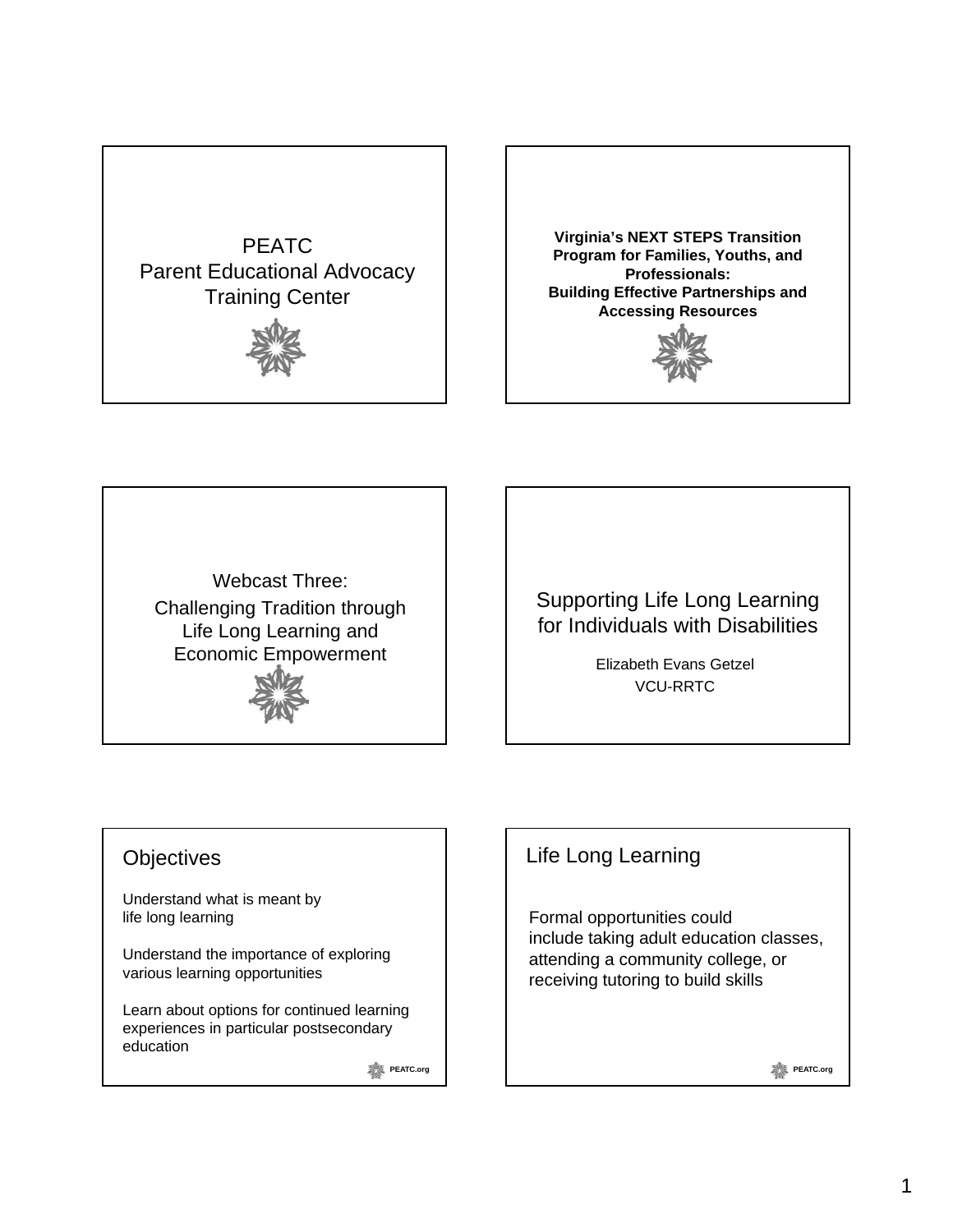#### Life Long Learning

Informal opportunities are typically self-paced and involve areas of interest, including webbased inquiries, print and multimedia materials, and / or discussions / interactions with individuals who share the same interests.

**PEATC.org** 

# Importance of Life Long Learning Enhances obtaining & maintaining employment Opportunity to earn higher annual income Opportunity to earn higher annual Creates path-way to life long independence Creates greater quality of life

**PEATC.org** 

Importance of Life Long Learning

Shows stronger positive correlation between level of education & rate of employment

90% of the fast-growing jobs require postsecondary education or training

**PEATC.org** 



#### Postsecondary Ed Options

3 main types of postsecondary ed programs

- Mixed / Hybrid Model
- Substantially Separate

(Hart, Grigal, Sax, Martinez, & Will, 2006)

• Inclusive Individual Support Model

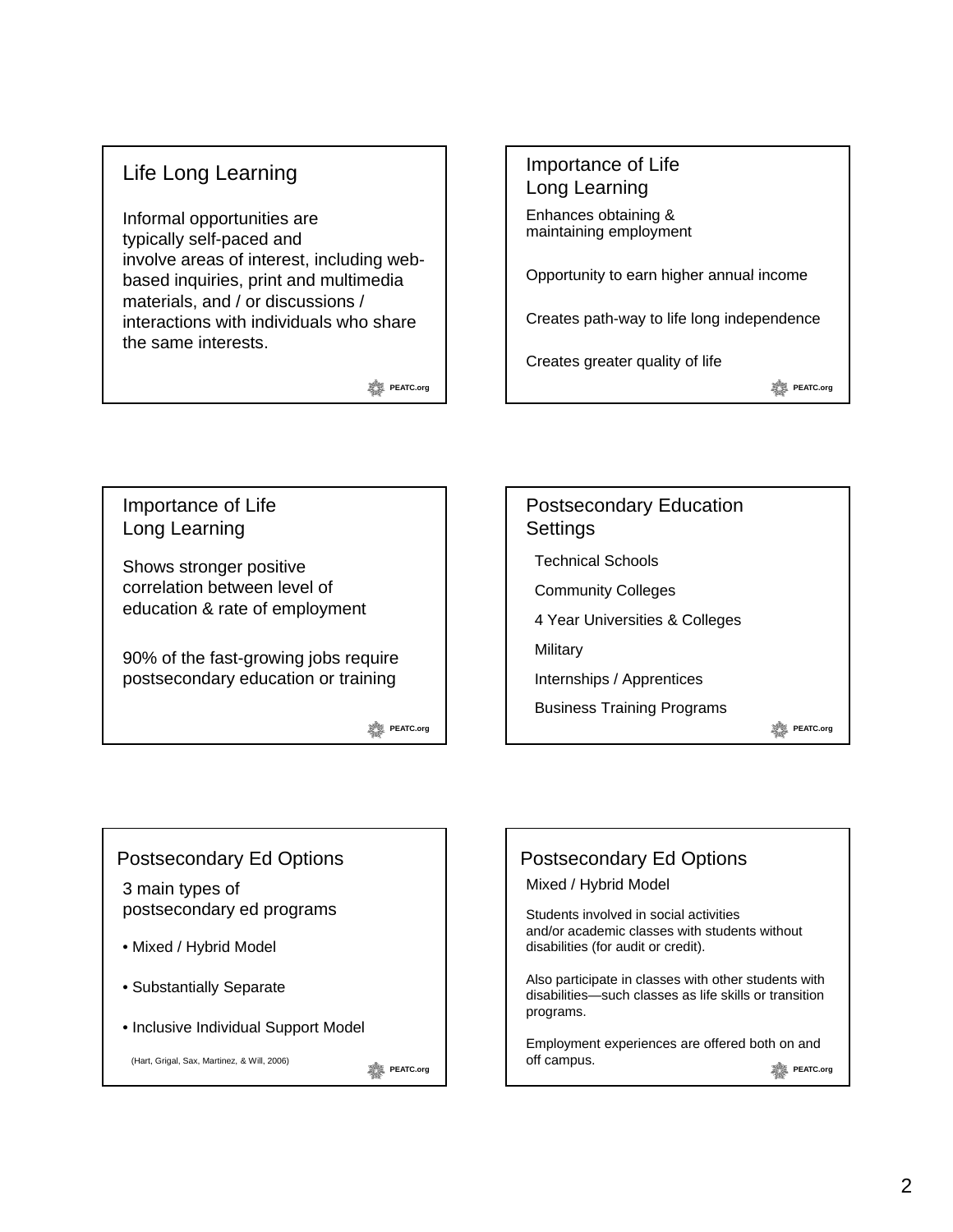#### Postsecondary Ed Options

#### Substantially Separate

Students are on campus, but are in classes only with students with disabilities.

Access to socializing with students without disabilities is part of the model.

Employment experiences typically in pre-established employment settings on and off campus.

**PEATC.org** 

#### Postsecondary Ed Options

Inclusive Individual Support Model

Students receive individualized services – educational coach, tutor, technology-in college classes, certificate programs and/or degree programs (for credit or audit).

It is not program based - courses are selected on students' career goals and employment experiences (internships, apprenticeships, work-based learning).

Interagency team (including student and family) identify range of services and share costs.

**PEATC.org** 

#### Ex. of Expanding Services on a Univ. Campus **Supported Education**

VCU's model of support. Assistance provided outside classroom.

Components of program:

Focus on academic & career - build on effective strategies to help in college and work environment

Academic / career plan developed: career objective established



| <b>Postsecondary Ed Options</b>                                                                |                                                                                                                                                   |                                                                     |           |  |
|------------------------------------------------------------------------------------------------|---------------------------------------------------------------------------------------------------------------------------------------------------|---------------------------------------------------------------------|-----------|--|
| <b>Direct Coaching</b>                                                                         | Monitoring                                                                                                                                        | Consultation                                                        |           |  |
| ·Self-advocacy skills                                                                          | ·Utilizing campus<br>and community<br>resources                                                                                                   | ·Student notifies                                                   |           |  |
| .Understanding impact of<br>disability on learning                                             |                                                                                                                                                   | program on an as<br>needed basis                                    |           |  |
| .Awareness of campus &<br>community resources                                                  | ·Incorporating<br>learning strategies<br>& accommodations<br>into their learning<br>-Using technology<br>devices or software<br>in their learning | .Fully using<br>accommodations                                      |           |  |
| .Exposure to tech & how to<br>incorporate into learning                                        |                                                                                                                                                   | & strategies<br>·Progressing in<br>course of study at<br><b>VCU</b> |           |  |
| ·Identifying informational<br>interviews/job shadowing<br>experiences                          |                                                                                                                                                   |                                                                     |           |  |
|                                                                                                | ·Using self-<br>advocacy skills in<br>obtaining needed<br>services &<br>supports                                                                  |                                                                     |           |  |
| *Providing information on<br>ADA & developing plan to<br>disclose to employer                  |                                                                                                                                                   |                                                                     |           |  |
| .Assisting students to<br>transfer accommodations &<br>strategies to long-term work<br>setting |                                                                                                                                                   |                                                                     |           |  |
|                                                                                                |                                                                                                                                                   |                                                                     | PEATC.org |  |

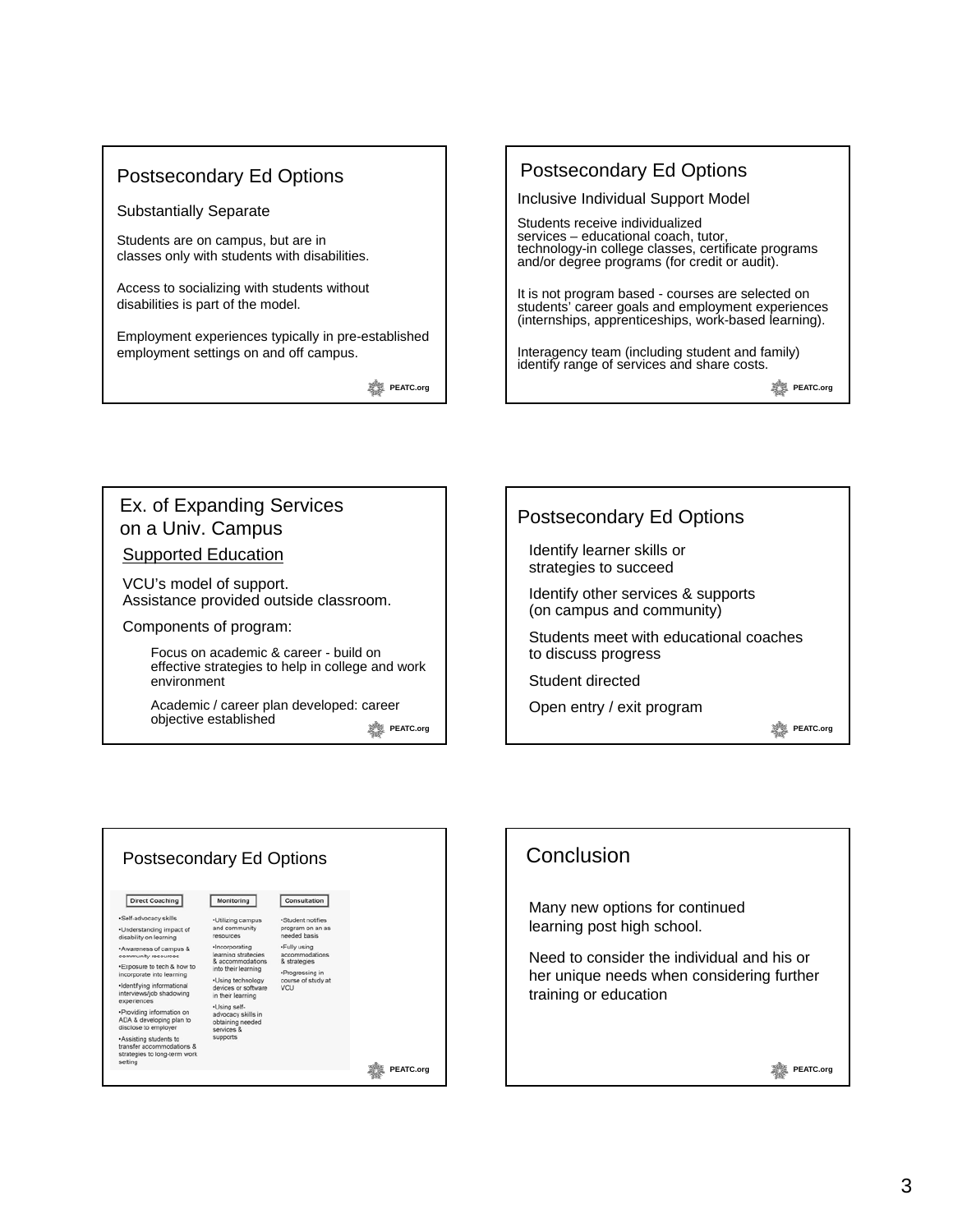#### **Conclusion**

Life long learning helps individuals continue to build on skills learned, pursue interests, continue or increase involvement in the community, and learn or enhance employment skills.

**PEATC.org** 

# Resources for Exploring Postsecondary Ed Options • www.vacollegequest.org • www.ThinkCollege.net • www.transitiontocollege.net

- www.transitioncoalition.org
- www.STEPS-Forward.org

**PEATC.org** 

Resources for Exploring Postsecondary Ed Options

- www.heath.gwu.edu
- www.professorsadvice.com
- www.ncset.org
- www.cns.dircon.co.uk/index.html

**PEATC.org** 

### Pathways to Advance Economic Self-Sufficiency

Michael Morris, Director National Disability Institute

PEATC.org

### The Americans With Disabilities Act of 1990

The Nation's proper goals regarding individuals with disabilities are to assure equality of opportunity, full participation, independent living, and economic self-sufficiency for such individuals;

42 U.S.C. § 1201(a)(8) (2005)

**PEATC.org** 

#### Whether it is access to:

- A quality education
- Effective transition from school to work
- Needed transportation, housing, technology or long-term supports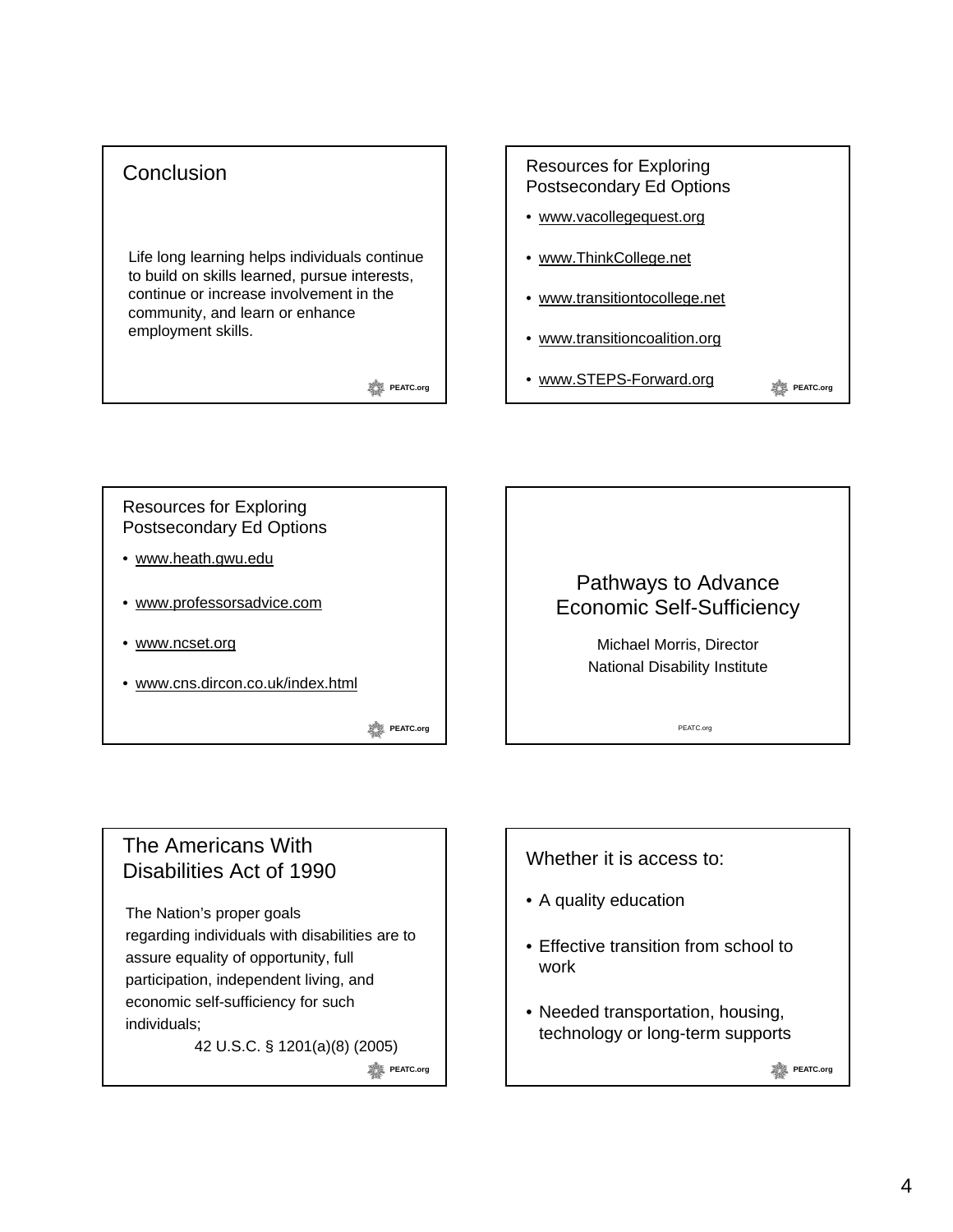Enduring poverty & lack of economic empowerment will:

- Diminish choices and quality of life within communities and
- Singularly diminish freedom, opportunity, and self-determination.

**PEATC.org** 

## What is Economic Empowerment?

- The ability to develop and control income and assets
- The capacity to preserve and grow resources that expand life choices (live, work, play)

**PEATC.org** 

Why is income preservation & asset development important?

- To persons with disabilities, it will produce choices that directly impact quality of life.
- It will impact mental and physical health.

**PEATC.org** 

Why is income preservation & asset development important? • It will impact positively self-concept and level of community participation. • It will change expectations and status with other community stakeholders. **PEATC.org** 

| An evolving new generation<br>of thinking & expectations |                                                         |  |  |
|----------------------------------------------------------|---------------------------------------------------------|--|--|
| Incapacity                                               | <b>Income Generation</b>                                |  |  |
| <b>Individual Plans</b>                                  | -Self-Directed<br>Accounts                              |  |  |
| Insignificant and Isolated                               | New Market<br>Segment and<br><b>Community Inclusion</b> |  |  |
|                                                          | PEATC.org                                               |  |  |

# Tools & Strategies for a Better Economic Future

- Financial Literacy
- Income Production and Preservation
- Matched Savings
- Use of Work Incentives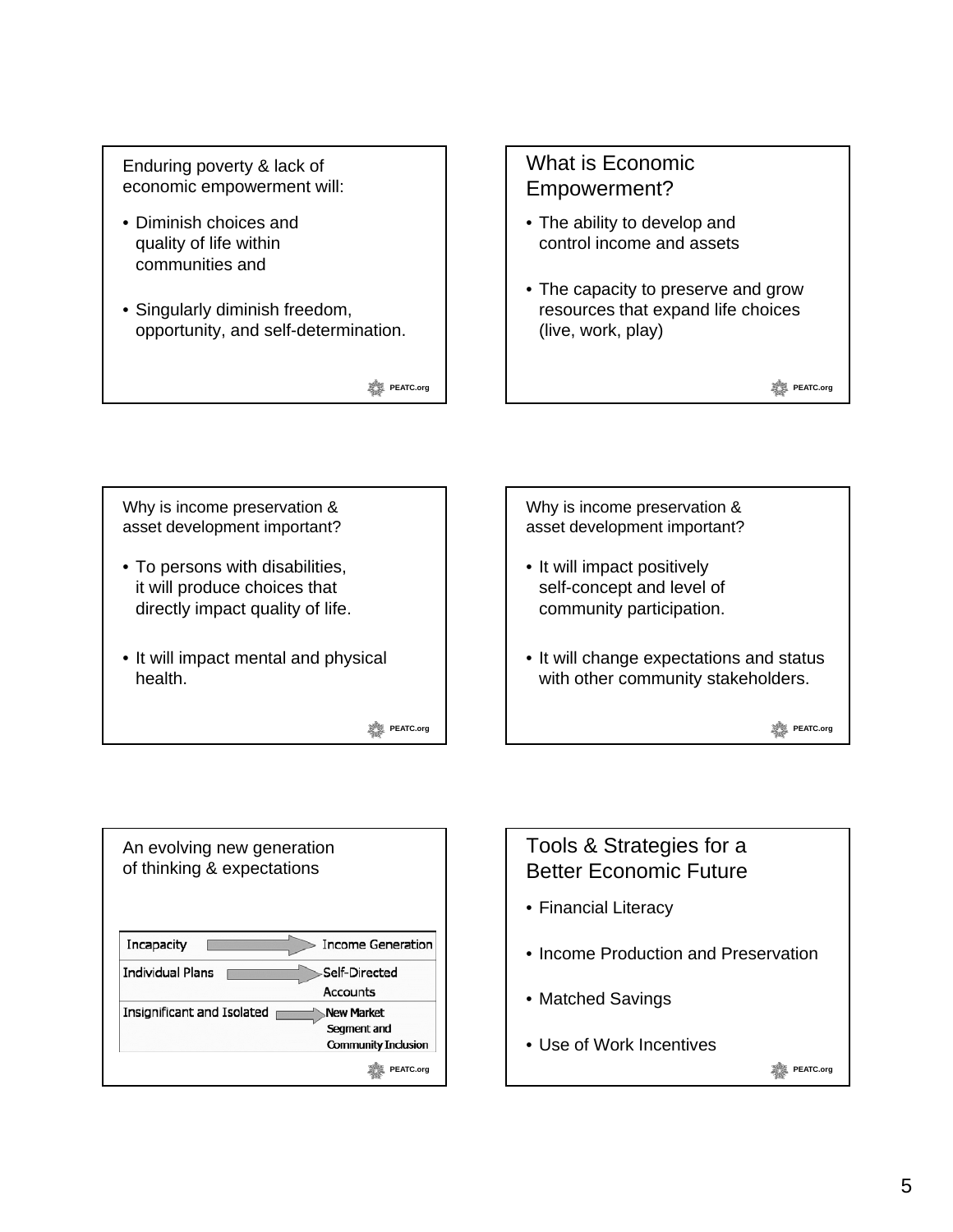### Tools & Strategies for a Better Economic Future

- Microenterprise Development and Home Ownership
- Blending of Public and Private Resources
- Use of Favorable Tax Provisions

**PEATC.org** 

## Financial Literacy • Financial education programs improve your understanding and skill to: – Create a budget – Manage income – Create a saving plan – Effectively use credit **PEATC.org**

What organizations provide financial education?

- Financial Institutions
- Banks
- Credit Unions
- Community College
- Consumer Credit Counseling Service
- Other Community nonprofit groups **PEATC.org**



## Money Smart

- Purpose of Money Smart is to provide money mgt skill-building and create positive relationships with banks.
- Money Smart has 10 modules that take between one and two hours to complete.

**PEATC.org** 

## Money Smart

• Money Smart is available in Braille and larger print.

An online version is available on the FDIC website :

www.fdic.gov/consumers/consumer/ moneysmart/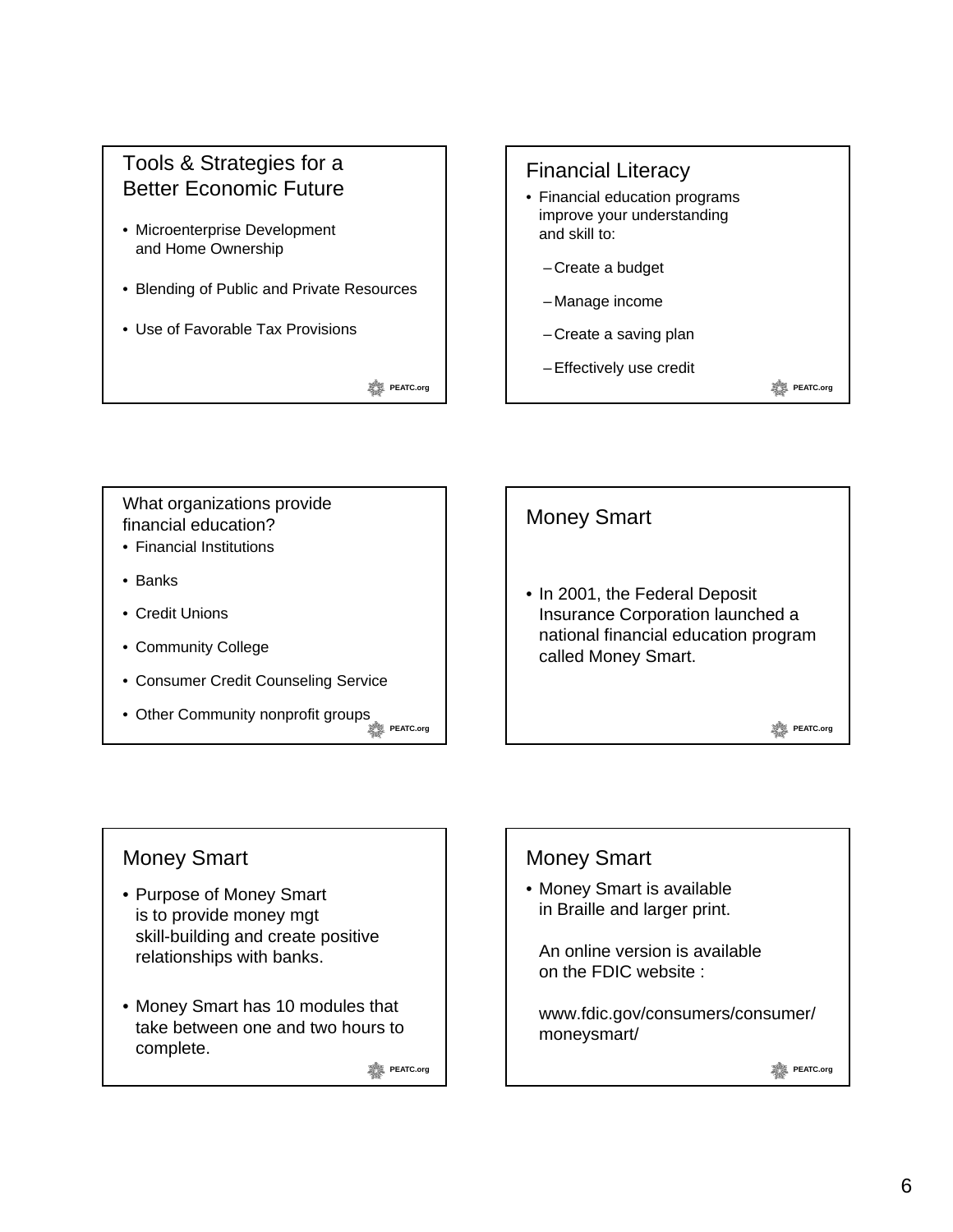

## Income Production and Preservation

- Pathway to advance economic self-sufficiency is work.
- Youth with disabilities, while in school, should have IEPs that include:
	- community service
	- internships in different work settings
	- exploration of self-employment

**PEATC.org** 

**PEATC.org** 

## Savings and Asset Building Tools

- Matched Savings: Individual Development Accounts
- Work Incentives
- Microenterprise Development
- Home Ownership
- Favorable Tax Provisions

**PEATC.org** 

# Matched Savings: IDAs • Individual Development Accounts or IDAs are matched savings accounts designed to help low income workers plan for and reach specific asset building goals.

IDAs

- Federally supported IDA programs offer low-income workers 3 choices for asset goals:
	- Buy a Home
	- Start a Business
	- Continue higher education

**PEATC.org** 

## Matched Savings: IDAs

• Nationwide, there are over 25,000 individuals who are saving money each month as part of an IDA with over 1,000 IDA providers nationwide.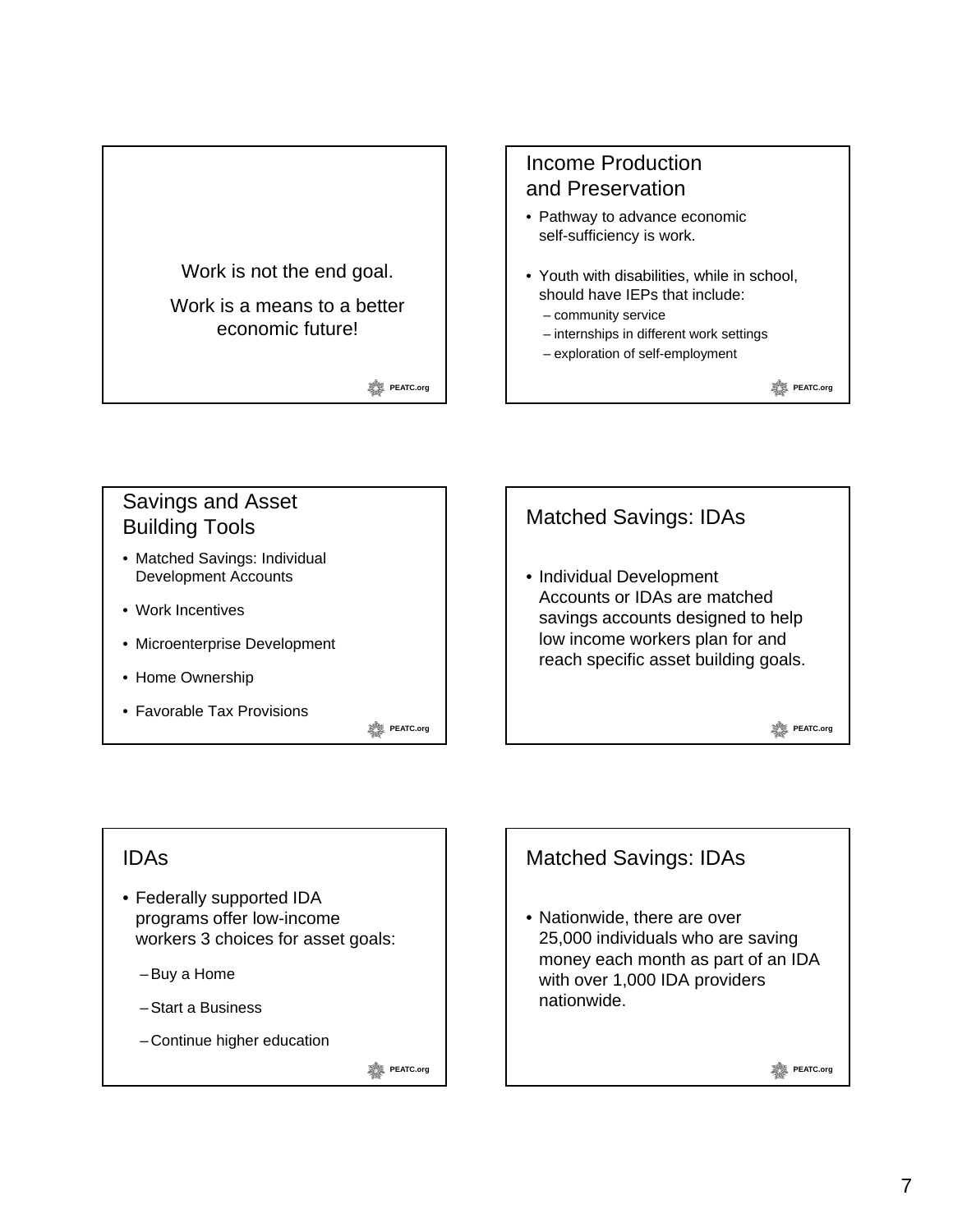#### Work Incentives

• A work incentive offers social security beneficiaries' options to return to work earn and preserve income.

#### **PEATC.org**

#### Work Incentives Menu for Youth with Disabilities

- Student Earned Income Exclusion
- Section 1619(a) and 1619(b) continued Medicaid coverage
- Plan for Achieving Self-Support (PASS)
- Impairment Related Work Expense (IRWE)
- Property Essential to Self-Support (PESS)

**PEATC.org** 



- SSA funded 2 organizations in VA to help with work incentive planning:
	- Virginia Association of Community Rehabilitation Programs - (703) 461-8747 www.vaACCSES.org
	- Endependece Center, Inc. (757) 461-8007 or toll-free (866) 323-1088

**PEATC.org** 

#### Microenterprise Development **Resources**

- Association for Enterprise Opportunity (AEO) www.microenterpriseworks.org
- Start Up USA a project of VCU, Griffin and Hammis, and ODEP
- www.start-up-usa.biz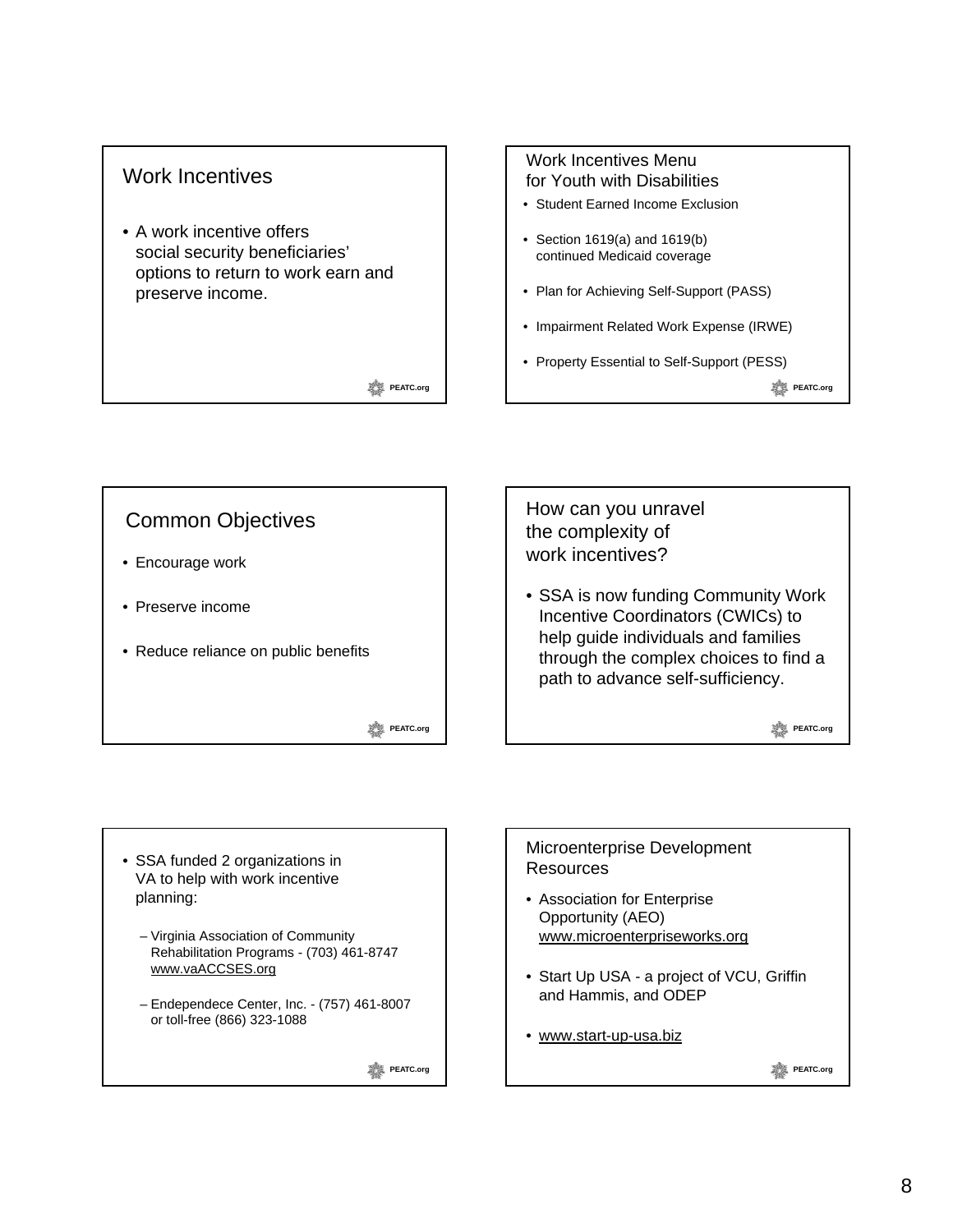#### Home Ownership

- Family Self-Sufficiency Program
- Housing Choice Voucher Home Ownership
- Public Housing Authority
- First Time Home Ownership Assistance

**PEATC.org** 

#### Earned Income Tax Credit

- Refundable Credit for earned income
- Must be low income worker
- Eligibility includes part-time workers
- Over 1 million individuals with disabilities are not filing for EITC

**PEATC.org** 

## Blending & Braiding Resources

- What happens when you use all of these tools and strategies to advance your economic independence?
- IDAs, PASS, Family Self-Sufficiency & Housing Choice Voucher, EITC, and start your own microenterprise **PEATC.org**

#### Blending & Braiding Resources

- Array of players in the community
- Expanding pathways and expectations to advance self-sufficiency.

**PEATC.org** 

## Success Stories

- Jonathan Saving to buy a home in NC (using EITC, IDA)
- William Starting a business in FL (using PASS and IDA)
- Ellen 3 goals for a Better Quality of Life (OH)

**PEATC.org** 

## Ten Ideas You Can Implement Now!

- 1. Modify Individual Transition Plans to identify objectives related to a better economic future.
	- A. Financial Education
	- B. Work Experience
	- C. Entrepreneurship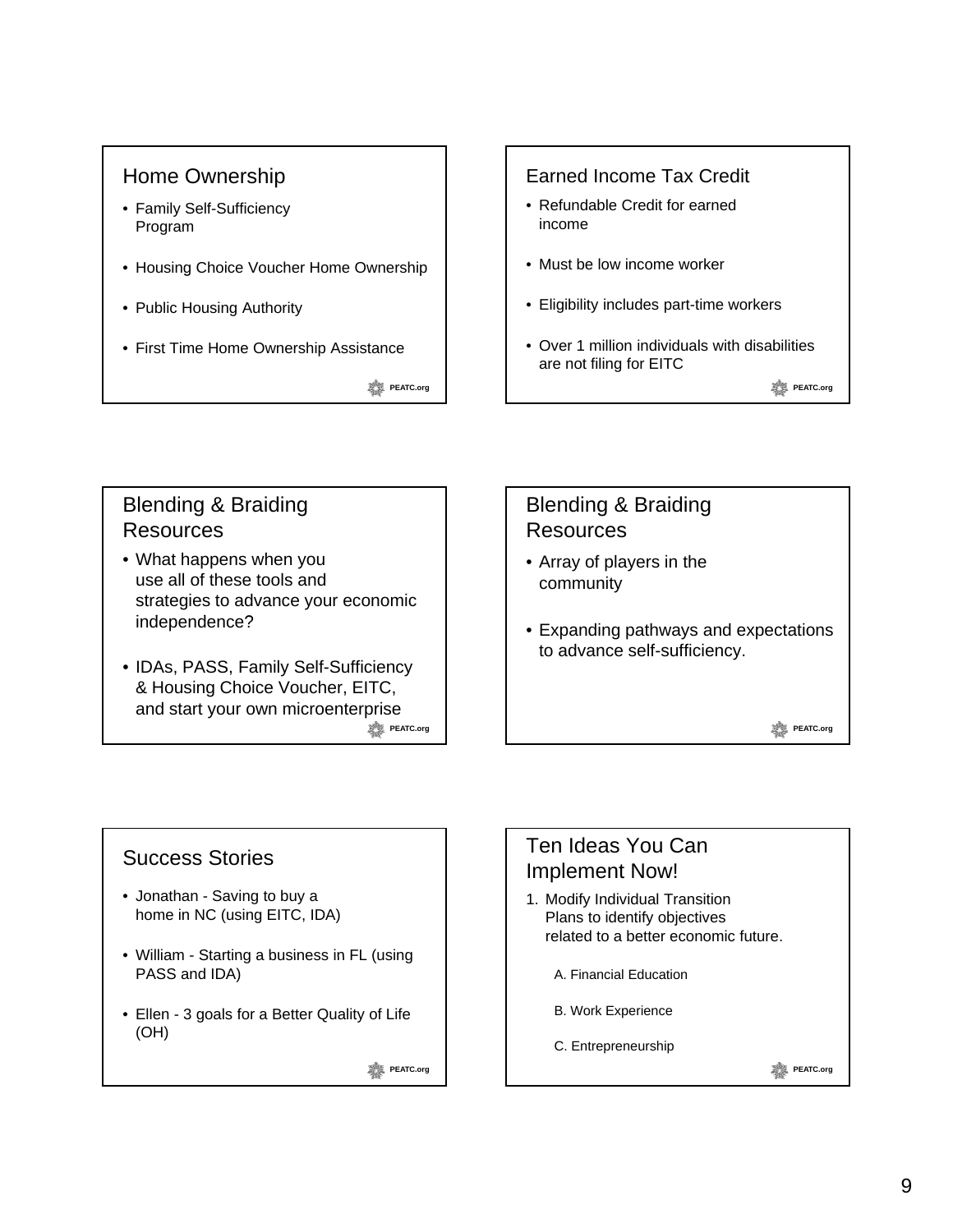

3. If an SSI beneficiary, consider development of a PASS.

4. Visit and learn more about a local IDA provider's eligibility requirements.

**PEATC.org** 

5. Learn about home ownership and micro enterprise support programs in your community.

**PEATC.org** 

**PEATC.org** 

6. Think about lifelong goals for a better economic future.

Visit with the Community Work Incentive Coordinator (CWIC) for your area.